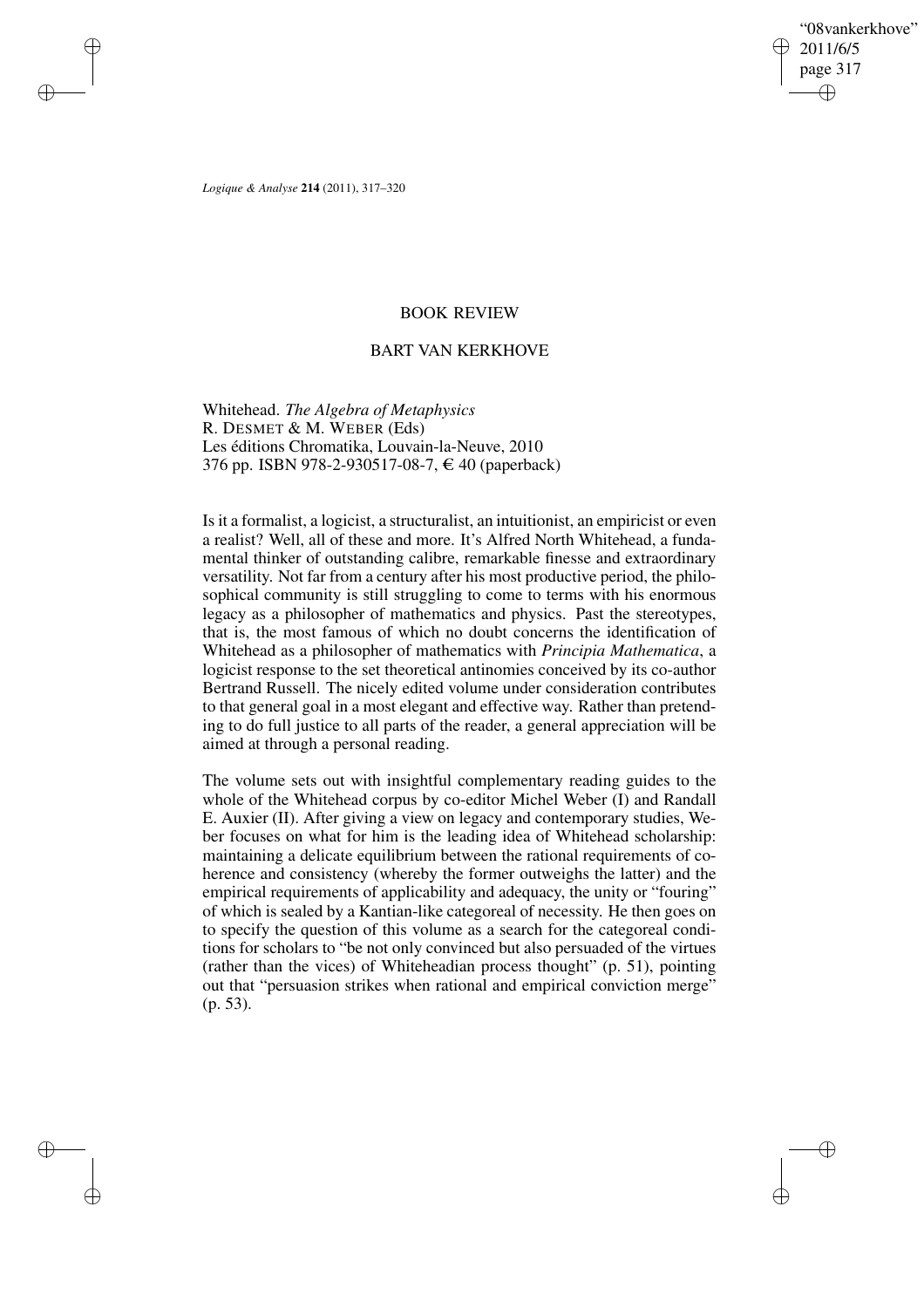"08vankerkhove" 2011/6/5 page 318 ✐ ✐

✐

✐

### 318 BART VAN KERKHOVE

Auxier in his turn addresses the obvious difficulties in grasping Whitehead's writings. Their terminology should be understood organically and hermeneutically, he explains, each occurrence refining and thus complementing all previous ones throughout a work (without there necessarily being a similar correspondence between different contexts however!): "The introduction of a new term, never undertaken lightly by Whitehead, is just the beginning of a process of getting it to do the work he has in mind for it" (p. 63). This also has the consequence that grasping one term requires an understanding of all others, and one passage an understanding of the entire work. Another apparent feature of Whiteheadian discourse, adding to its intricacy, is that it operates at different levels of abstraction or generality at once. Auxier shows this for the magnum opus, *Process and Reality*, "but the pattern is the same in every book, and even in the essays" (p. 75). In summary, if there is to be named one secret key to the unraveling of this corpus, it seems to be patience. Fortunately, in philosophy, where for Whiteheadians before all the profoundness of our human understanding of things is what counts, we are not — or at least should not be — in a hurry, *pace* the risk of missing scoops and thus being overlooked (see also below, on IV).

With reference to the extreme difficulty of pinpointing Whitehead as a philosopher of mathematics alluded to at the very outset of this text, co-editor Ronny Desmet makes a strong case for the "structuralist" label (III). Although indeed there are reasonsto characterize Whitehead otherwise, Desmet claims, even these reasons cannot be understood "without understanding that his ultimate drive was the drive to unify the mathematical structures underlying the analogical reasonings that constitute the art of physics, an art which his Cambridge training [from 1880] impressed upon him" (p. 121). A particular role for the lecturers Edward Routh and William Davidson Niven is reserved in this respect, for it is argued to have been mainly their conviction, that "analogical application of common mathematical techniques across mathematical physics is the appropriate method, not only to solve a variety of problems in mathematical physics as an undergraduate and graduate student, but also as a researcher after graduation" (p. 92), that had a deep and lasting influence on Whitehead.

Back to the aforementioned stereotypes, which in view of the complexity of Whitehead's thought are indeed to be understood, if not condoned. In a lengthy and central insertion (IV), again Ronny Desmet, who through selections from his doctoral research furnished nearly half of the material published here, concentrates on another of those powerful stereotypes, one also instilled on us by Bertrand Russell, one time pupil, colleague and quite intimate friend of Whitehead's. Exploiting Whitehead's correspondence with Russell (unfortunately only the part of which addressed to the latter has been

 $\rightarrow$ 

 $\rightarrow$ 

✐

✐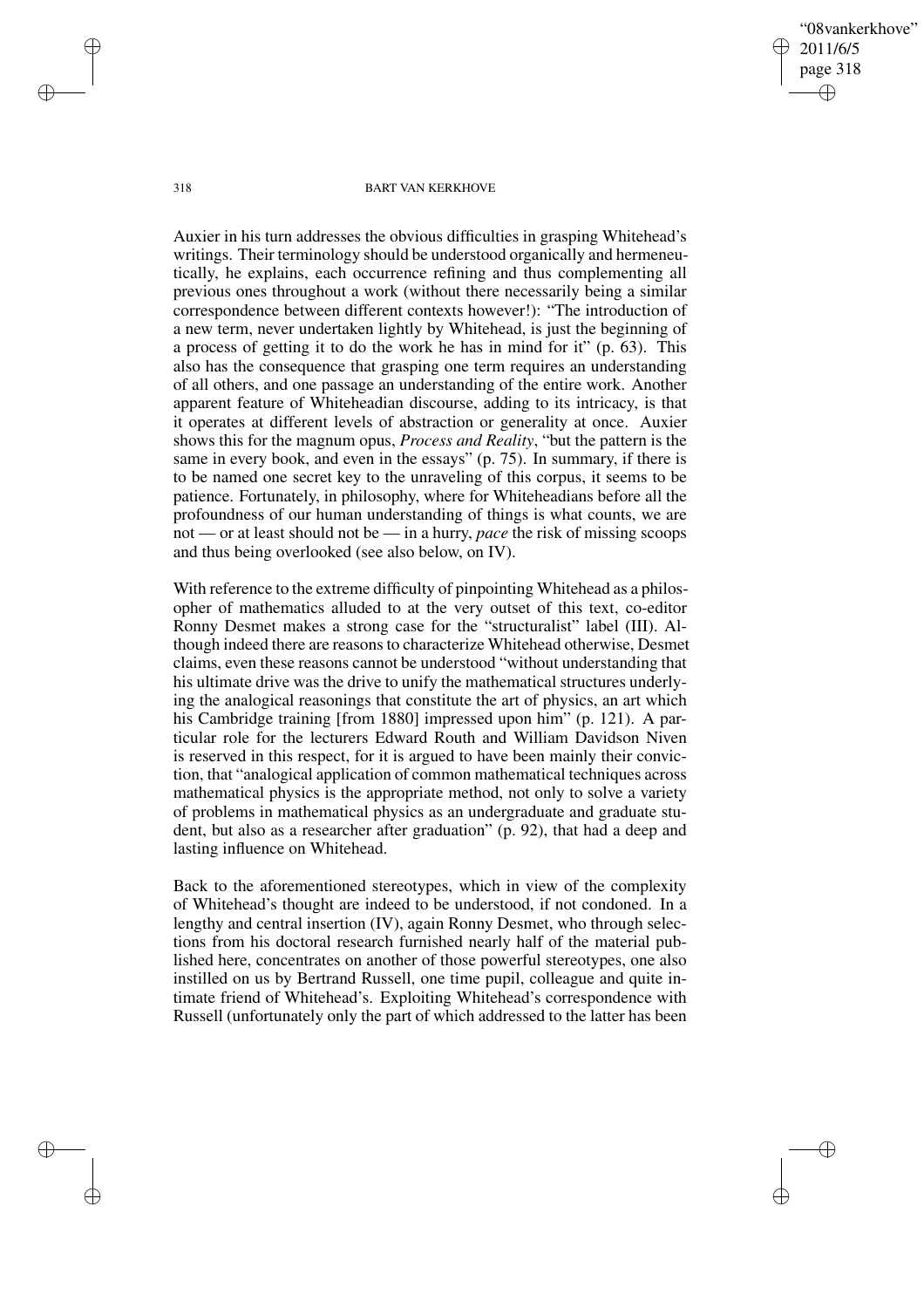"08vankerkhove" 2011/6/5 page 319 ✐ ✐

✐

✐

#### BOOK REVIEW 319

 $\rightarrow$ 

 $\rightarrow$ 

✐

✐

preserved), Desmet manages to show that contrary to what Russell would have us believe in *Portraits from Memory* and *My Philosophical Development*, there was no real philosophical turn in Whitehead, culminating in an end to their collaboration, but that right from the start there were inherent differences, which were however initially overshadowed by similarities, and thus only gradually became dominant. On the basis of Whitehead's letters to Russell, Desmet documents several of these, including differences about the role of geometry and logic (discussing Poincaré's criticism of Russell's early geometry, 1899, as well as his attack on logicism, 1905–6) and about the nature of facts and truth (at the occasion of James's *Pragmatism*, 1908). All this refutes Russell's bold claim that Whitehead moved to America to plunge into Kantian idealism after the death of his son Eric during the First World War, issuing in their philosophical departure.

Strikingly, the Whitehead-Russell correspondence also lays bare a divergence in style next to content. Desmet: "Russell is an intellectual athlete, who flourishes amid controversy and polemic, and who impresses friend and foe with his lightening mind, whereas Whitehead is an intellectual ruminant, who grows by assimilation and synthesis, and whose philosophical digestion impresses rather by thoroughness than by speed" (p. 185). Differences in content and style having smouldered beneath the surface for a long time, the immediate cause of the rupture came early 1917, when in a most touching episode, Whitehead refused to send Russell his personal notes for the envisaged fourth volume of *Principia Mathematica*, as his emerging ideas had not grown to full maturity yet, thus for fear of their being misused. Actually at stake here is the very essence of philosophical inquiry, a theme picked up again by Desmet in beautiful coda to this contribution.

Ivor Grattan-Guinness, arguably the most distinguished historian of mathematics alive, in his contribution (VI) documents one of the marked consequences of Whitehead's sudden career switch in 1910, when moving from Cambridge to London, in search of a more varied life in the big city. For despite the fact that he had already been a lecturer for the twenty years before that, this change of air apparently first aroused in him a desire to write about mathematical education. Whitehead defended a liberal approach to education, referring back to the medieval trivium and quadrivium, aimed at both very technical or practical and more worldly, social skills. In the few essays he produced about this topic, which illustrate some of his known philosophical concerns without however having aroused much response, he pondered on the importance of geometry (over algebra), the modest place of logic, mathematical certainty as demonstrated by the axioms, and lively teaching.